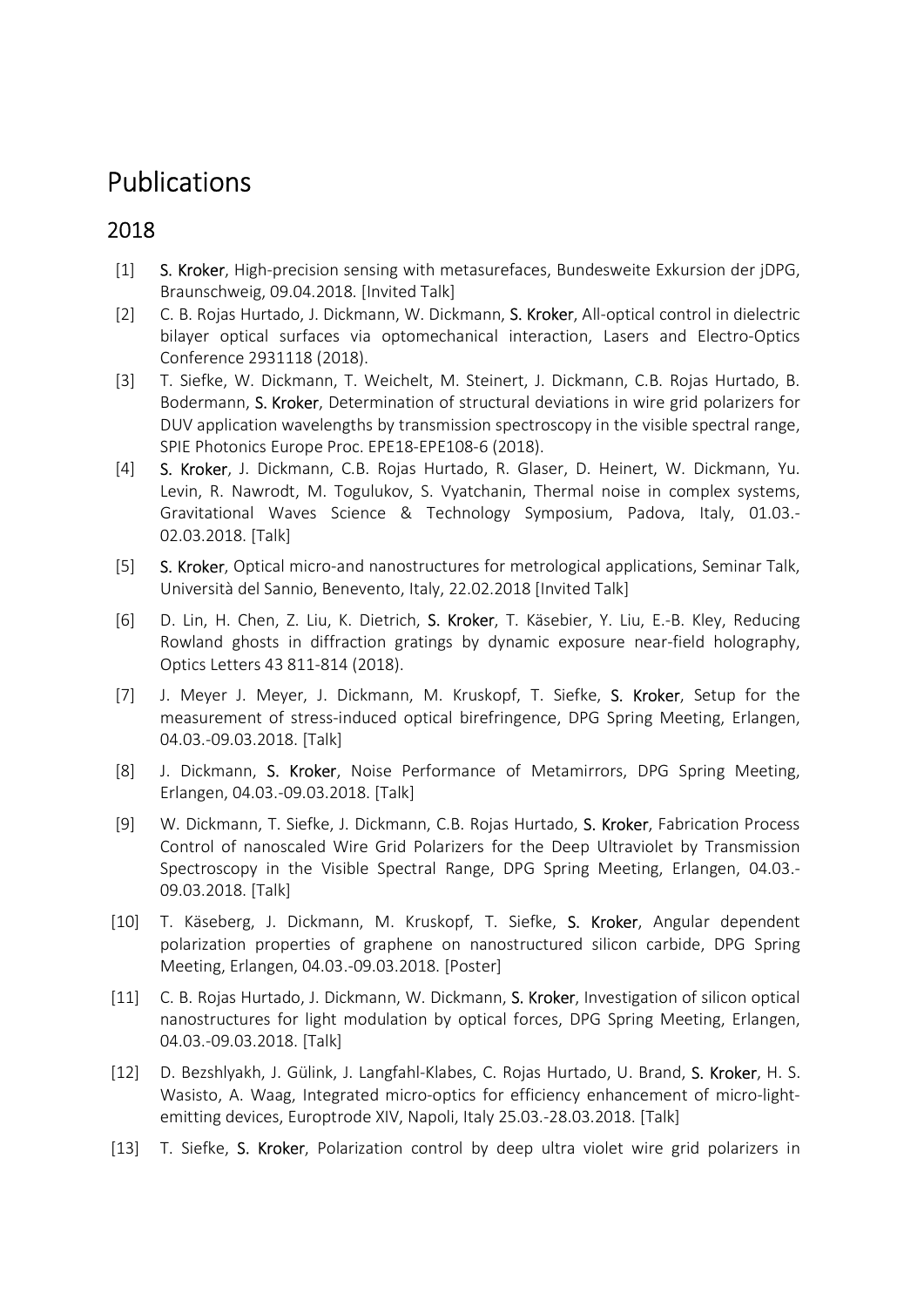Optical characterization of thin film coatings by O. Stenzel and M. Ohlídahl, Springer, 359-374 (2018).

[14] S. Kroker, T. Siefke, "Optical Characterization of waveguide coatings" in Optical characterization of thin film coatings by O. Stenzel and M. Ohlídahl, Springer, 341-358 (2018).

## 2017

- [1] Z. Samsonova, S. Höfer, V. Kaymak, S. Alisauskas, I. Uschmann, S. Kroker, O. Rosmej, L. Trefflich, A. Pugzlys, C. Ronning, A. Pukhov, A. Baltuska, C. Spielmann, D. Kartashov, "Relativistic nanophotonics in long-wavelength regime", International Conference on High Intensity Lasers in Israel (CHILI), Tel Aviv 12/2017. [Talk]
- [2] S. Kroker, "Investigation of optomechanical material properties for high-precision experiments", DSPE Optics Week, Aachen 23.-26.10.2017. [Invited Talk]
- [3] S. Kroker, "Wire grid polarizers for the DUV und VUV spectral range", EUV2017, Berlin 19.-20.10.2017. [Invited Talk]
- [4] Z. Samsonova, S. Höfer, V. Kaymak, A. Hofmmann, S. Alisauskas, I. Uschmann, S. Kroker, O. Rosmej, L. Trefflich, A. Pugzlys, C. Ronning, A. Pukhov, A. Baltuska, C. Spielmann, D. Kartashov "Relativistic interaction of nanostructured solids with short and long wavelength ultrashort laser pulses," 10th International Conference on Inertial Fusion Sciences and Applications, Saint Malo, France 09/2017. [Talk]
- [5] S. Kroker, "Meta-surface enhanced optical metrology", AvH-JAGFOS-Symposium, Bad Neuenahr, 21.-24.09.2017. [Poster]
- [6] W. Wu, G. Scholz, J. Gülink, C.B. Rojas Hurtado, J. D. Prades, S. Kroker, R. Macdonald, H. S. Wasisto, A. Waag, "Nanostructured color filter based wearable optobiomedical sensor for non-invasive diagnosis", Nanophotonics and Micro/Nano Optics International Conference, Barcelona / Spain 13.09.2017 – 15.09.2017. [Talk]
- [7] J. Dickmann, C. B. Rojas Hurtado, R. Nawrodt, S. Kroker, "Influence of polarization and material on Brownian thermal noise of binary grating reflectors", Physics Letters A, in press.
- [8] T. Siefke C. B. Rojas Hurtado, J. Dickmann, M. Heusinger, S. Kroker, "Simulation of the Influence of Line Edge Roughness on the Performance of Deep Ultra Violet Wire Grid Polarizers", SPIE Optical Metrology 10330-30 (2017).
- [9] S. Kroker, J. Dickmann, C. B. Rojas Hurtado, D. Heinert, R. Nawrodt, Y. Levin, S. P. Vyatchanin, "Brownian Thermal Noise in Functional Optical Surfaces", Physical Review D 96 (2017).
- [10] G. Cagnoli, M. Lorenzini, E. Cesarini, F. Piergiovanni, M. Granata, D. Heinert, F. Martelli, R. Nawrodt, A. Amato, Q. Cassar, J. Dickmann, S. Kroker, D. Lumaca, C. Malhaire, C. B. Rojas Hurtado, "Mode-dependent mechanical losses in disc resonators", Physics Letters A, in press.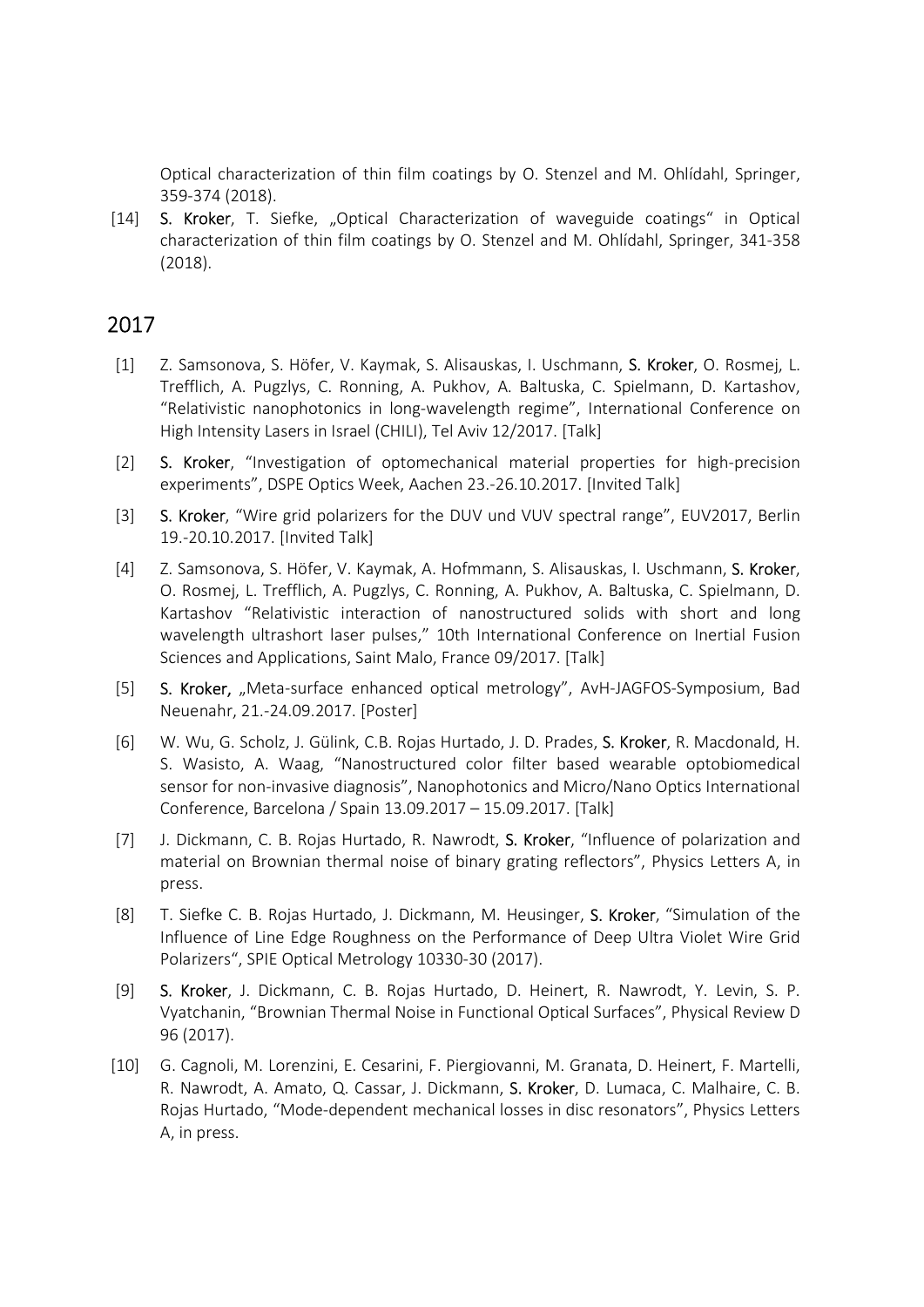- [11] S. Völker, S. Kroker, R. Nawrodt, "Moderne Wissenschaft spielerisch erleben Wir bauen einen Gravitationswellendetektor", Astronomie und Raumfahrt 54 (2017).
- [12] R. Hollinger, Z. Samonva, S. Höfer, D. Kartashov, S. Alisauskas, V. Shumakova, A. Pugzlys, A. Baltuska, R. Röder, C. Ronning, S. Kroker, C. Spielmann, Interaction of nanostructured materials with intense mid-IR pulses, 7th European Conference on Application of Femtosecond Lasers in Material Science, Mauterndorf, Austria March (2017) [Talk]
- [13] T. Siefke, C. B. Rojas Hurtado, J. Dickmann, M. Heusinger, S. Kroker, "Simulation of the Influence of Line Edge Roughness on the Performance of Deep Ultra Violet Wire Grid Polarizers", SPIE Optical metrology, München, 25.06.-28.06.2017. [Invited Talk]
- [14] S. Kroker, "Precision length measurements at different scales", AvH- SinoGFOS-Symposium, Potsdam, 18.-21.05.2017. [Invited Talk]
- [15] S. Kroker, "Optical nanostructures for metrology", AvH- SinoGFOS-Symposium, Potsdam, 18.-21.05.2017. [Poster]
- [16] K. Knupfer, R. Glaser, M. Mäusezahl, F. Ritschel, S. Kroker, L. Maczewsky, F. Schmidl, R. Nawrodt, "Mechanical loss measurements of GaAs at cryogenic temperatures", GWADW, Hamilton Island / Australia, 14.05.-19.05.2017. [Poster]
- [17] Z. Samsonova, S. Höfer, I. Uschmann, V. Kaymak, S. Ališauskas, A. Pugžlys, L. Trefflich, S. Kroker, C. Ronning, A. Pukhov, A. Baltuška, E. Förster, C. Spielmann, D. Kartashov, "Xray emission from nanostructured targets irradiated by a relativistically intense midinfrared driver", CLEO Europe, München, 25.-29.06.2017. [Talk]
- [18] C. B. Rojas Hurtado, T. Siefke, J. Dickmann, S. Kroker, "Structural Information and Performance Prediction of Nano-optical Wire Grid Polarizers Based on Guided Mode Resonances, SPIE Optical metrology, München, 25.06.28.06.2017. [Talk]
- [19] C. B. Rojas Hurtado, J. Dickmann, T. Siefke, S. Kroker, "Asymmetry induced resonances for performance prediction of short wavelength periodic nanostructures", DPG Spring Meeting Mainz, 06.-10.03.2017. [Poster]
- [20] R. Glaser, S. Kroker, J. Dickmann, C. B. Rojas Hurtado, R. Nawrodt, "Silicon as an optical material for precision applications at cryogenic temperatures", DPG Spring Meeting, Dresden, 19.–24.03.2017. [Poster]
- [21] F. Ritschel, R. Glaser, S. Kroker, J. Dickmann, C. B. Rojas Hurtado, R. Nawrodt, "Optical properties of silicon at low temperatures", DPG Spring Meeting, Dresden, 19.– 24.03.2017. [Poster]

## 2016

[1] T. Siefke, S. Kroker, K. Pfeiffer, O. Puffky, K. Dietrich, D. Franta, I. Ohlídal, A. Szeghalmi, E.-B. Kley, A. Tünnermann, "Materials Pushing the Application Limits of Wire Grid Polarizers further into the Deep Ultraviolet Spectral Range", Advanced Optical Materials 4, 1780-1786 (2016).